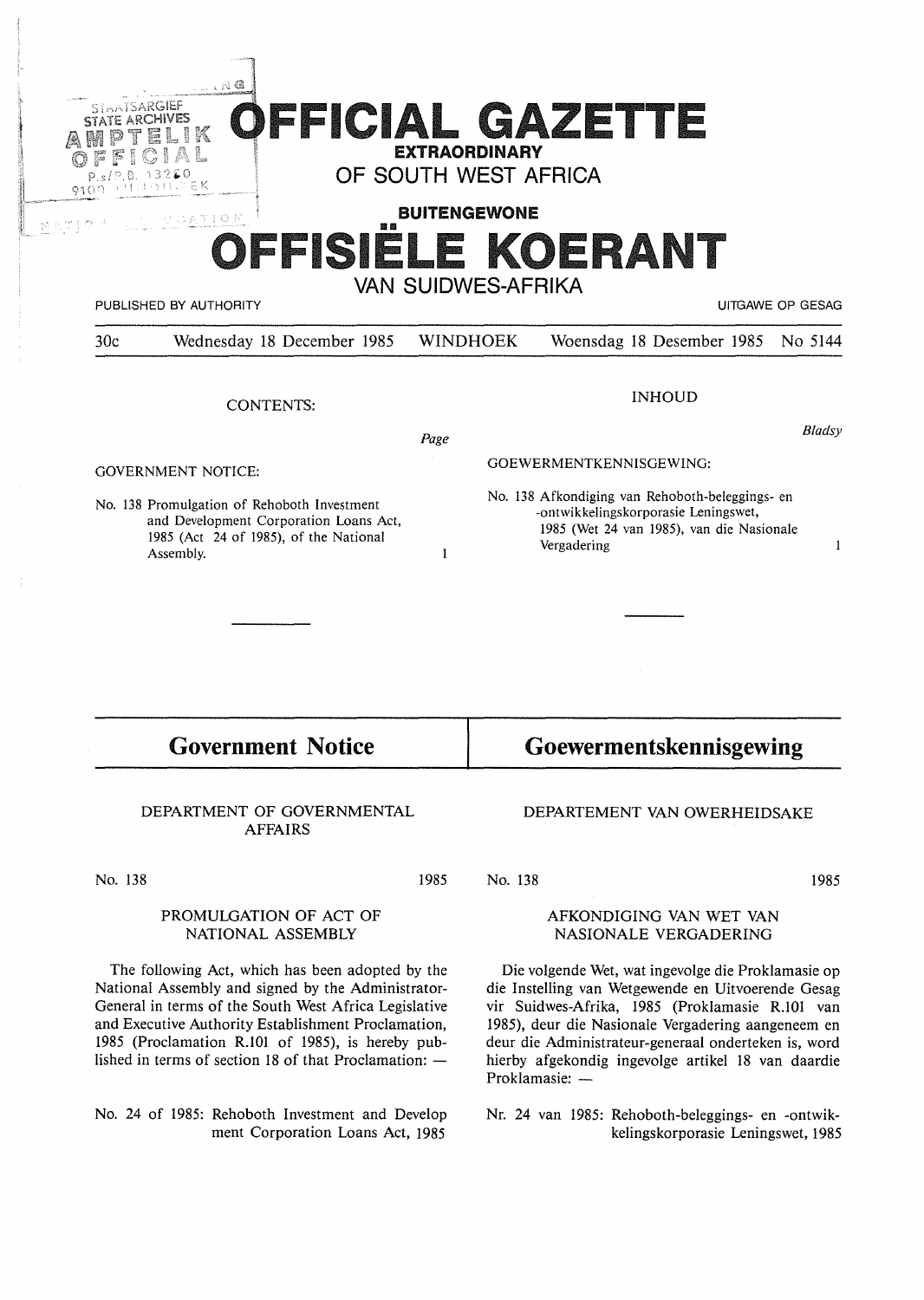### Act No. 24, 1985 REHOBOTH INVESTMENT AND DEVELOPMENT **CORPORATION LOANS ACT, 1985**

## ACT

**To provide for the granting of loans or the making of grants to the Rehoboth Investment and Development Corporation, Limited; to authorize with retrospective effect certain appropriations in aid of the said Corporation; and to provide for incidental matters.** 

*(Afrikaans text signed by the Administrator-General on 25 November 1985)* 

BE IT ENACTED by the National Assembly as follows:-

Granting of loans or mak· ing of grants to Rehoboth Investment and Development Corporation, Limited.

Amounts appropriated in aid of the Rehoboth Invest· ment and Development Corporation. Limited, during the financial years end-ing on 3 I March I 984. 31 March 1985 and 31 March 1986.

Short title and commencement.

1. The Cabinet may when it deems it neccesary in the public interest at any time grant loans or make grants out of moneys appropriated for such purpose and on such terms and conditions as it may determine to the Rehoboth Investment and Development Corporation, Limited, established by section 2 of the Rehoboth Investment and Development Corporation Act, 1969 (Act 84 of 1969).

2. All amounts of money appropriated by law for the financial years ending on 31 March 1984, 31 March 1985 and 31 March 1986 in aid of the said Rehoboth Investment and Development Corporation, Limited, shall, notwithstanding the provisions of the estimates of expenditure of those financial years, be deemed to have been appropriated for the purposes of the making of grants under section 1 of this Act, and all payments made under that appropriation shall be deemed to be grants made under that section.

3. This Act shall be called the Rehoboth Investment and Development Corporation Loans Act, 1985, and shall be deemed to have come into operation on 1 April 1983.